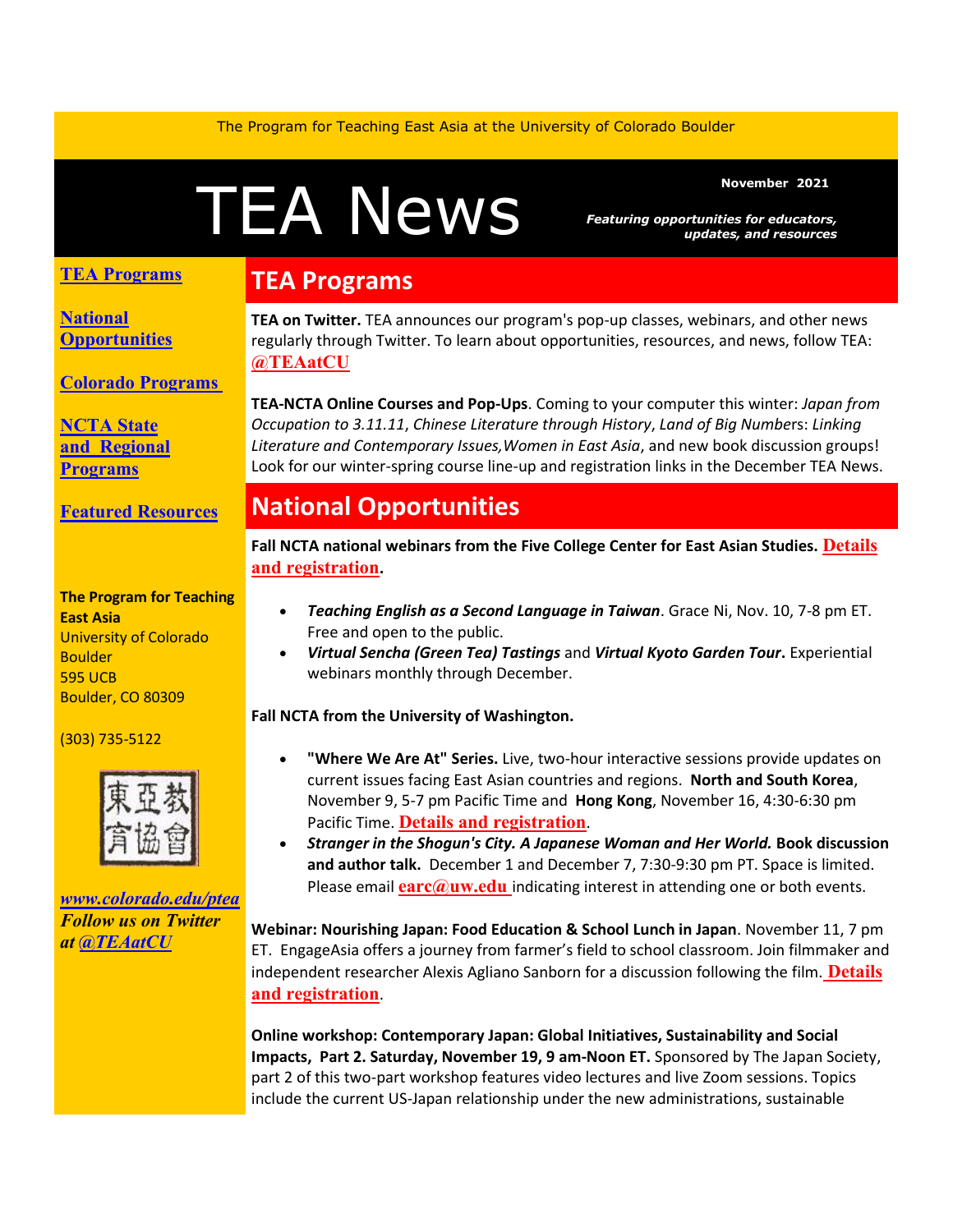environmental issues, demographic issues, and women's social advancement. **[Details and](https://colorado.us14.list-manage.com/track/click?u=a98f30f153ca1547742422446&id=b65e6177e0&e=9708c75edc)  [registration](https://colorado.us14.list-manage.com/track/click?u=a98f30f153ca1547742422446&id=b65e6177e0&e=9708c75edc)**.

**NCTA and Asia at the National Council for the Social Studies Annual Conference, November 15-22.** NCSS is virtual again for 2021. Visit the NCTA Virtual Booth and enter the raffle to win Freeman Award-winning books!

Attend any conference session with **[registration](https://colorado.us14.list-manage.com/track/click?u=a98f30f153ca1547742422446&id=4125ddfd74&e=9708c75edc)**. A sample of presentations on Asia are noted below, all in ET. See conference program for additional sessions related to Asia.

- **NCSS Preconference Clinic: Korea's Place in Teaching Social Studies**. **Session 1**, **November 15, 7:00-8:30 pm; Session 2, November 16, 7:00-8:30 pm**. Registration fee \$25. Participants who complete both sessions receive a stipend.
- **A Conversation with Erika Lee. November 19, 11:15 am. Co-sponsored by NCTA.**  One of the nation's leading immigration and Asian American historians, Erika Lee is a Regents Professor and Director of the Immigration History Research Center at the University of Minnesota. She is an active public intellectual, serves as the President-Elect of the Organization of American Historians, and is the author of four awardwinning books including *The Making of Asian America: A History*. This session includes an educator panel.
- **NCSS Asia Community Open Meeting (NCSS Special Interest Communities). November 16, 8-9pm.**
- **Vietnam's Diaspora: Refugees, Nail Salons, and the American Dream. November 19, 12:15-1:00 pm.** Will discuss the American War in Vietnam, the Vietnamese diaspora to the United States that followed, and a case study of the Vietnamese-American nail salon industry.
- **Nagasaki: Life After Nuclear War. November 20, 6:00-7:00 pm.** The NCSS Asia Community presents Susan Southard, author of *Nagasaki: Life After Nuclear War*. Southard will present the stories of teenage survivors who have made the choice to speak out about their experiences.
- **Walking the (Virtual) Tokaido. November 21, 1:45-2:15 pm.** Teachers and students can learn about Japan from the Edo period to today by Walking the (Virtual) Tokaido from Edo to Kyoto, stopping at stations along the way.

**Japan Through the Lens.** The Japan Foundation Toronto offers five documentaries about many unseen cultural layers of Japan. Available on the Hot Docs At Home streaming platform until November 25, 2021. **[Details](https://colorado.us14.list-manage.com/track/click?u=a98f30f153ca1547742422446&id=17bee9c2df&e=9708c75edc)**.

## <span id="page-1-0"></span>**Colorado Programs**

**Colorado Dragon Boat Film Festival. November 3-14.** As part of the Denver Film Festival 44, five films from China, Japan and South Korea are featured for virtual or in-person viewing. **[Details and tickets.](https://colorado.us14.list-manage.com/track/click?u=a98f30f153ca1547742422446&id=f719c8d12b&e=9708c75edc)**

**US-China Relations in the Era of Xi Jinping. November 8, 5pm MT. In-person event. Hale 230, University of Colorado Boulder.** The backdrop to rising US-China tensions has been the